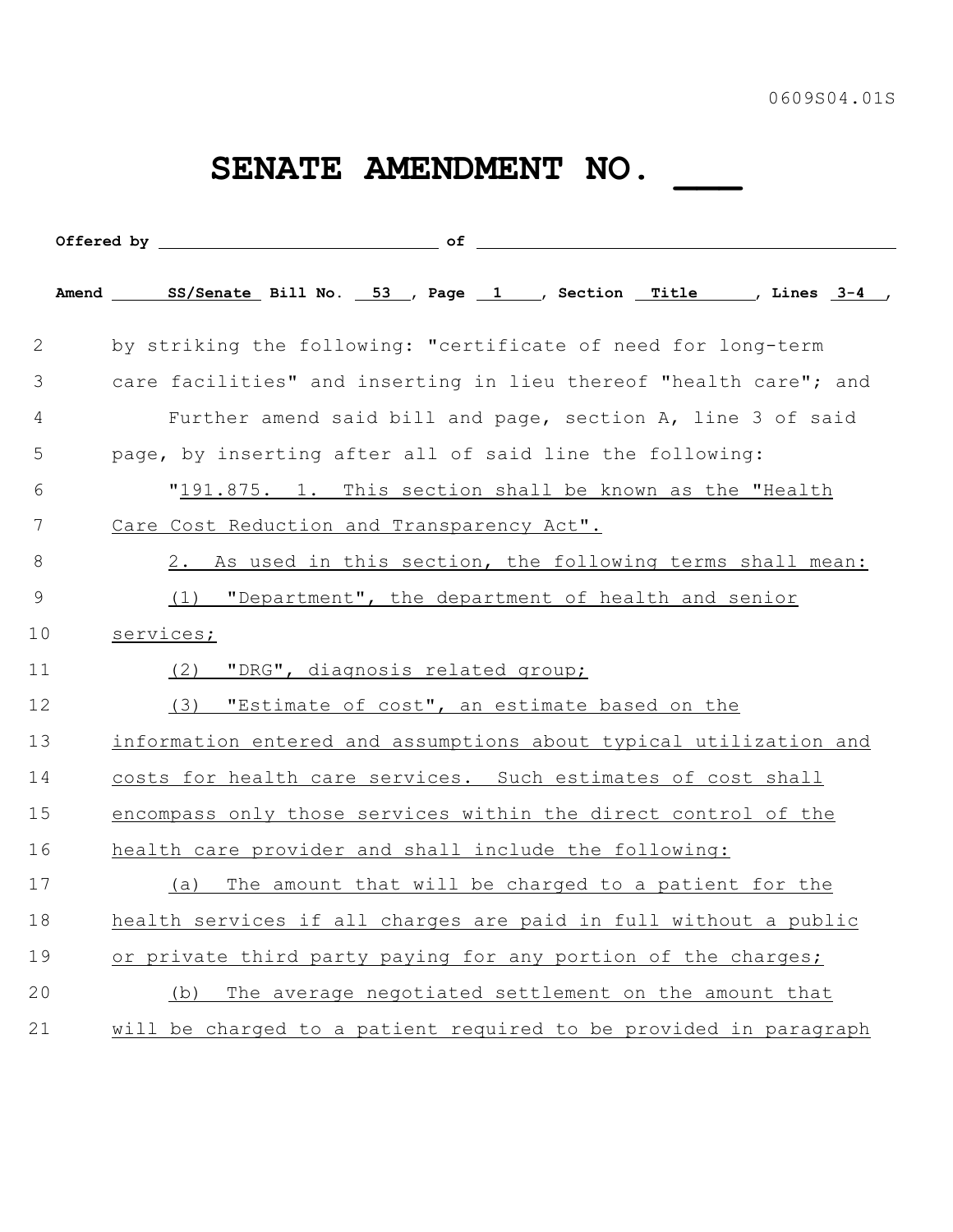| $\mathbf 1$   | of this subdivision;<br>(a)                                       |
|---------------|-------------------------------------------------------------------|
| $\mathbf{2}$  | (c) The amount of any MO HealthNet reimbursement for the          |
| 3             | health care services, including claims and pro rata supplemental  |
| 4             | payments, if known;                                               |
| 5             | The amount of any Medicare reimbursement for the<br>(d)           |
| 6             | medical services, if known; and                                   |
| 7             | The amount of any insurance copayments for the health<br>(e)      |
| 8             | benefit plan of the patient, if known;                            |
| $\mathcal{G}$ | "Health care provider", any ambulatory surgical center,<br>(4)    |
| 10            | assistant physician, chiropractor, clinical psychologist,         |
| 11            | dentist, hospital, long-term care facility, nurse anesthetist,    |
| 12            | optometrist, pharmacist, physical therapist, physician, physician |
| 13            | assistant, podiatrist, registered nurse, or other licensed health |
| 14            | care facility or professional providing health care services in   |
| 15            | this state;                                                       |
| 16            | "Health carrier", an entity as such term is defined<br>(5)        |
| 17            | under section 376.1350;                                           |
| 18            | (6) "Hospital", as such term is defined under section             |
| 19            | $197.020$ ;                                                       |
| 20            | "Insurance costs", an estimate of cost of covered<br>(7)          |
| 21            | services provided by a health carrier based on a specific         |
| 22            | insured's coverage and health care services to be provided. Such  |
| 23            | insurance cost shall include:                                     |
| 24            | The average negotiated reimbursement amount to any<br>(a)         |
| 25            | health care provider;                                             |
| 26            | Any deductibles, copayments, or coinsurance amounts,<br>(b)       |
| 27            | including those whose disclosure is mandated under section        |
| 28            | 376.446; and                                                      |
| 29            | Any amounts not covered under the health benefit plan;<br>(C)     |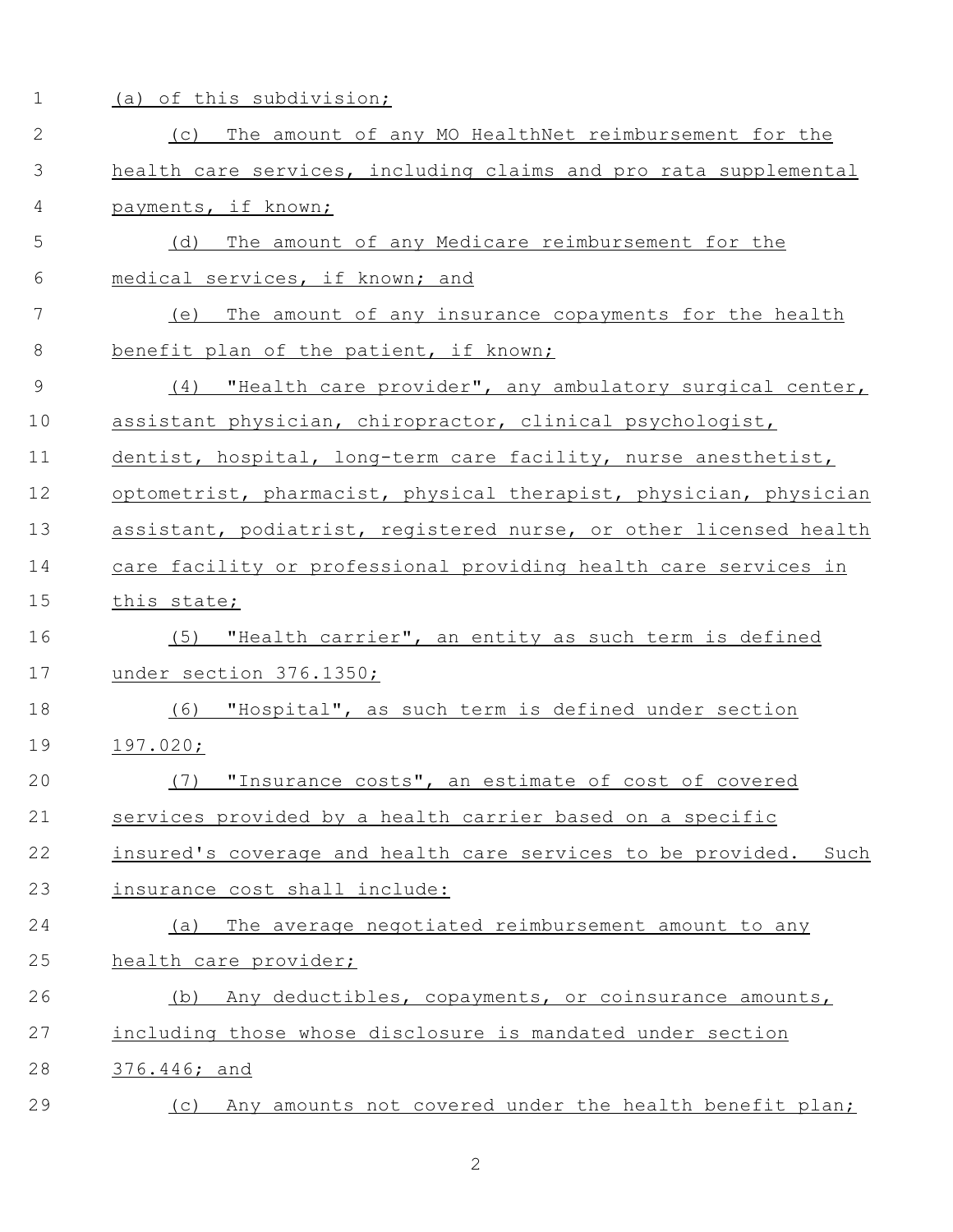(8) "Public or private third party", a state government, the federal government, employer, health carrier, third-party administrator, or managed care organization.

 3. On or after July 1, 2016, any patient or consumer of health care services who makes a written request for an estimate of the cost of health care services from a health care provider shall be provided such estimate no later than five business days 8 after receiving such request, except when the requested information is posted on the department's website under subsection 8 of this section. Any patient or consumer of health care services who makes a written request for the insurance costs from such patient's or consumer's health carrier shall be provided such insurance costs no later than five business days after receiving such request. The provisions of this subsection shall not apply to emergency health care services.

 4. Health care providers, and the department under subsection 8 of this section, shall include with any estimate of costs the following: "Your estimated cost is based on the information entered and assumptions about typical utilization and costs. The actual amount billed to you may be different from the estimate of costs provided to you. Many factors affect the actual bill you will receive, and this estimate of costs does not 23 account for all of them. Additionally, the estimate of costs is not a guarantee of insurance coverage. You will be billed at the health care provider's charge for any service provided to you that is not a covered benefit under your plan. Please check with your insurance company to receive an estimate of the amount you will owe under your plan or if you need help understanding your benefits for the service chosen.".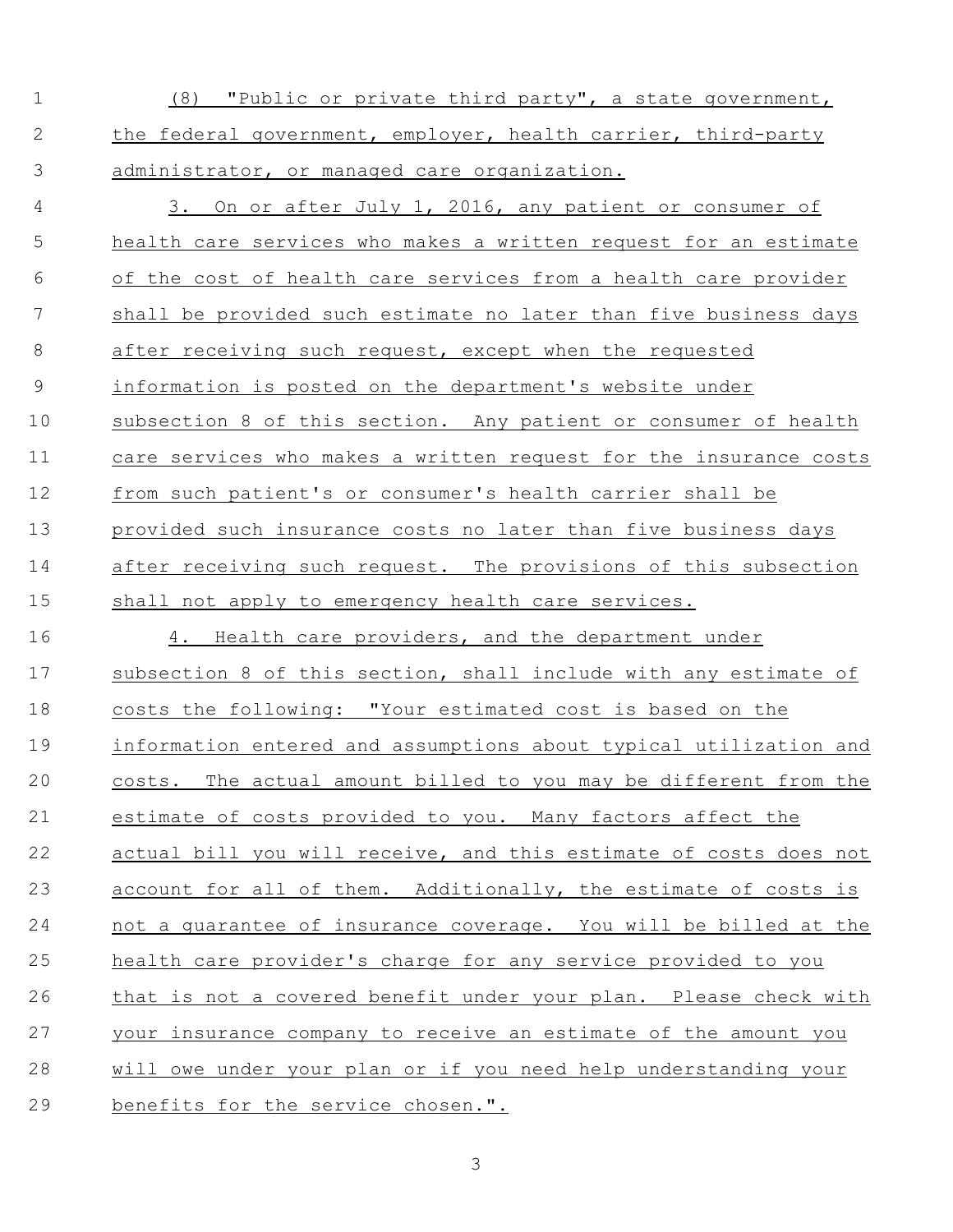| $\mathbf 1$    | 5. Health carriers shall include with any insurance costs         |
|----------------|-------------------------------------------------------------------|
| $\mathbf{2}$   | the following: "Your insurance costs are based on the             |
| 3              | information entered and assumptions about typical utilization and |
| 4              | costs. The actual amount of insurance costs and the amount        |
| 5              | billed to you may be different from the insurance costs provided  |
| 6              | to you. Many factors affect the actual insurance costs, and the   |
| 7              | insurance costs provided do not account for all of them.          |
| 8              | Additionally, the insurance costs provided are limited to the     |
| $\overline{9}$ | specific information provided and are not a quarantee of          |
| 10             | insurance coverage for additional services. You will be billed    |
| 11             | at the health care provider's charge for any service provided to  |
| 12             | you that is not a covered benefit under your plan. You may        |
| 13             | contact us if you need further assistance in understanding your   |
| 14             | benefits for the service chosen.".                                |
| 15             | 6. Each health care provider shall also make available the        |
| 16             | percentage or amount of any discounts for cash payment of any     |
| 17             | charges incurred through the health care provider's website or by |
| 18             | making it available at the health care provider's location.       |
| 19             | 7. Nothing in this section shall be construed as violating        |
| 20             | any health care provider contract provisions with a health        |
| 21             | carrier that prohibit disclosure of the health care provider's    |
| 22             | fee schedule with a health carrier to third parties.              |
| 23             | 8. The department of health and senior services shall make        |
| 24             | available to the public on its website the most current price     |
| 25             | information it receives from hospitals under subsections 9 and 10 |
| 26             | of this section. The department shall provide this information    |
| 27             | in a manner that is easily understood by the public and meets the |
| 28             | following minimum requirements:                                   |
| 29             | (1) Information for each participating hospital shall be          |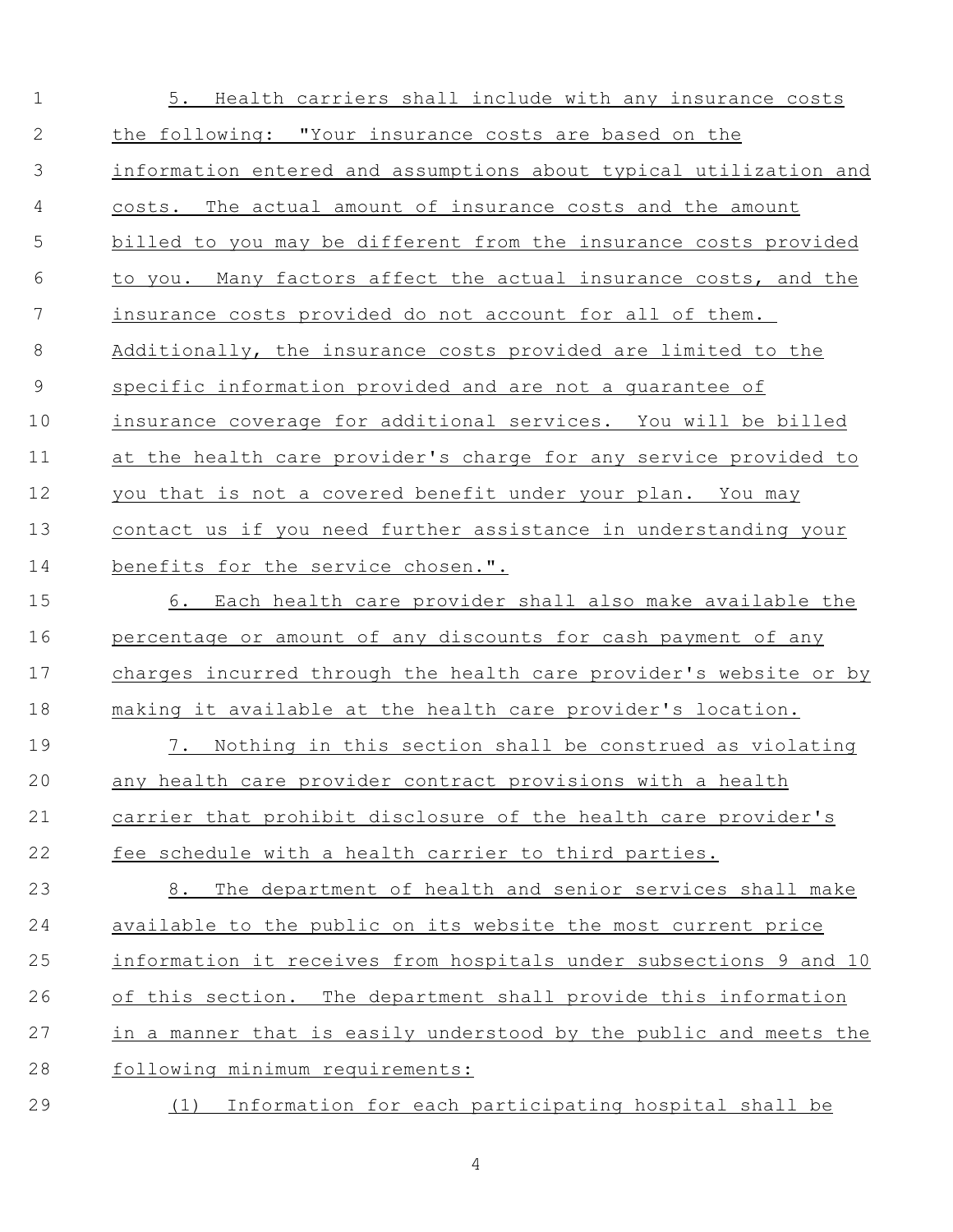| $\mathbf 1$   | listed separately and hospitals shall be listed in groups by      |
|---------------|-------------------------------------------------------------------|
| 2             | category as determined by the department in rules adopted under   |
| 3             | this section;                                                     |
| 4             | Information for each hospital outpatient department<br>(2)        |
| 5             | shall be listed separately.                                       |
| 6             | 9. Beginning with the quarter ending June 30, 2016, and           |
| 7             | quarterly thereafter, each participating hospital shall provide   |
| 8             | to the department, in the manner and format determined by the     |
| $\mathcal{G}$ | department, the following information about the one hundred most  |
| 10            | frequently reported admissions by DRG for inpatients as           |
| 11            | established by the department:                                    |
| 12            | The amount that will be charged to a patient for each<br>(1)      |
| 13            | DRG if all charges are paid in full without a public or private   |
| 14            | third party paying for any portion of the charges;                |
| 15            | The average negotiated settlement on the amount that<br>(2)       |
| 16            | will be charged to a patient required to be provided in           |
| 17            | subdivision (1) of this subsection;                               |
| 18            | (3)<br>The amount of MO HealthNet reimbursement for each DRG,     |
| 19            | including claims and pro rata supplemental payments; and          |
| 20            | The amount of Medicare reimbursement for each DRG.<br>(4)         |
| 21            |                                                                   |
| 22            | A hospital shall not report or be required to report the          |
| 23            | information required by this subsection for any of the one        |
| 24            | hundred most frequently reported admissions where the reporting   |
| 25            | of that information reasonably could lead to the identification   |
| 26            | of the person or persons admitted to the hospital in violation of |
| 27            | the federal Health Insurance Portability and Accountability Act   |
| 28            | of 1996 (HIPAA) or other federal law.                             |
| 29            | Beginning with the quarter ending June 30, 2016, and<br>10.       |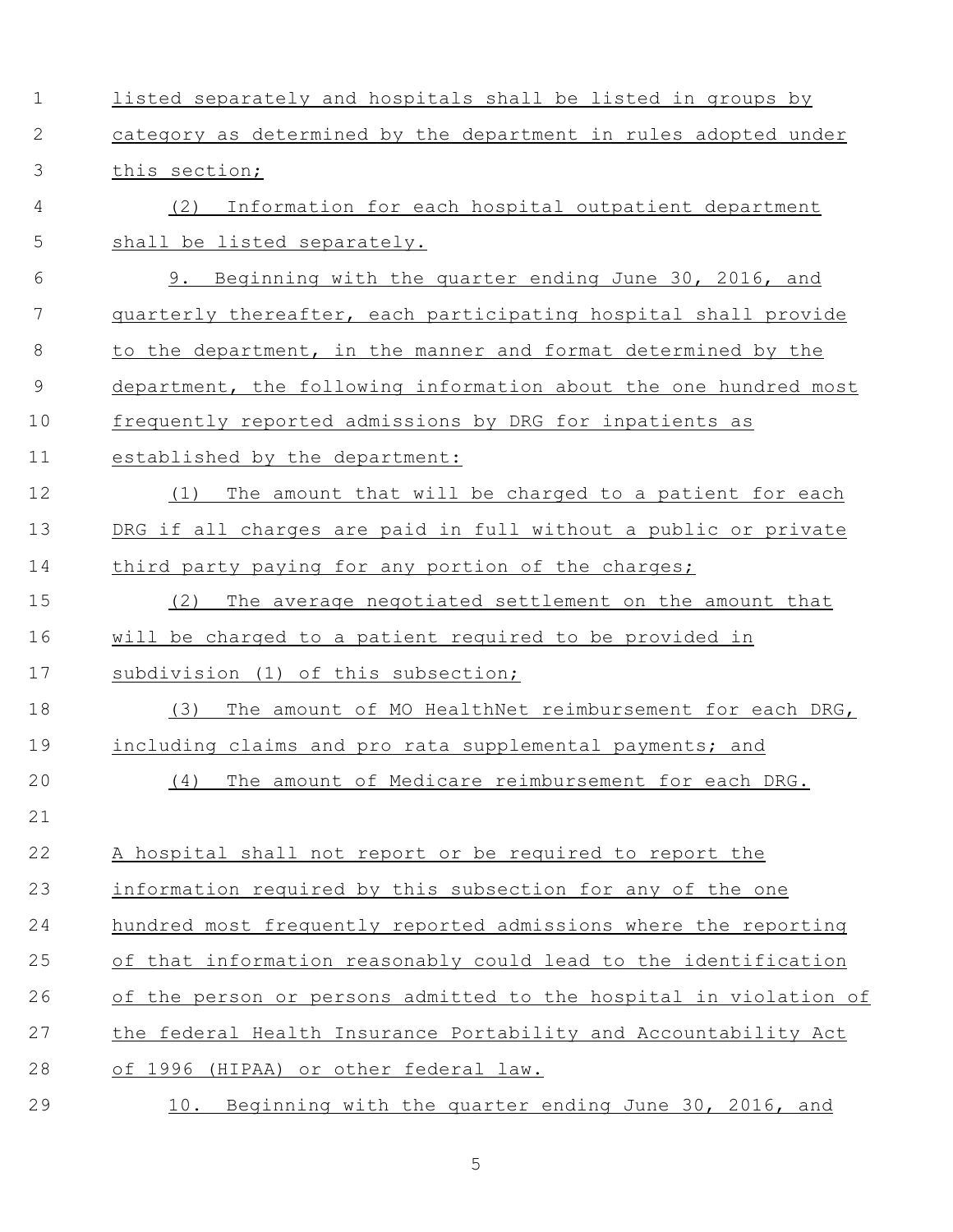quarterly thereafter, each participating hospital shall provide 2 to the department, in a manner and format determined by the department, information on the total costs for the twenty most common outpatient surgical procedures and the twenty most common imaging procedures, by volume, performed in hospital outpatient settings. Participating hospitals shall report this information in the same manner as required by subsection 9 of this section, provided that hospitals shall not report or be required to report the information required by this subsection where the reporting of that information reasonably could lead to the identification of the person or persons admitted to the hospital in violation of HIPAA or other federal law. 13 11. A hospital shall provide the information specified under subsection 9 and 10 of this section to the department. A hospital which does so shall not be required to provide that information pursuant to subsection 3 of this section. 12. Any data disclosed to the department by a hospital under subsections 9 and 10 of this section shall be the sole property of the hospital that submitted the data. Any data or product derived from the data disclosed under subsections 9 and 10 of this section, including a consolidation or analysis of the data, shall be the sole property of the state. Any proprietary information received by the department shall be a proprietary interest and may be closed under the provisions of subdivision (15) of section 610.021. The department shall not allow information it receives or discloses under subsections 9 and 10 of this section to be used by any person or entity for commercial purposes.

13. The department shall promulgate rules to implement the